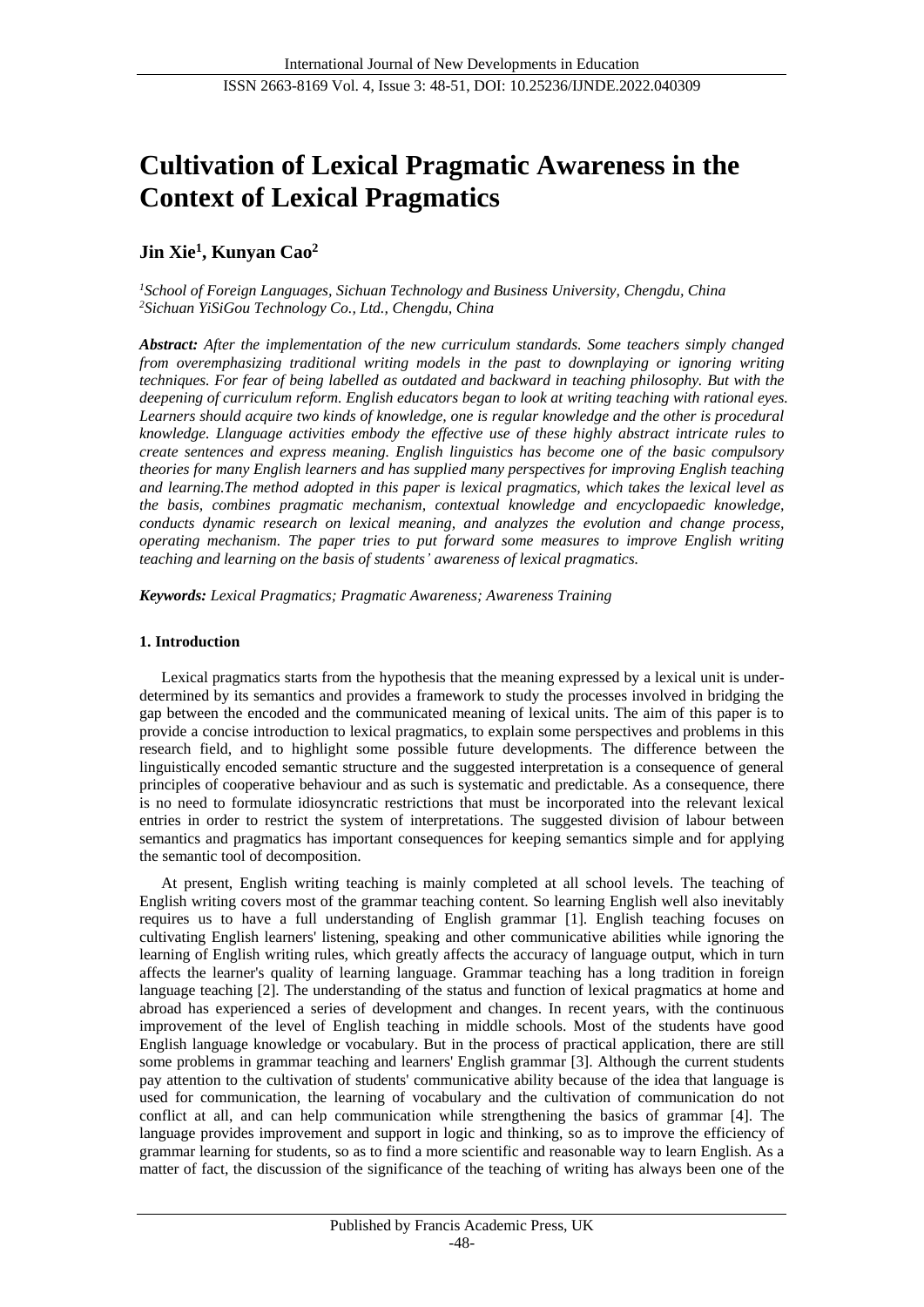# ISSN 2663-8169 Vol. 4, Issue 3: 48-51, DOI: 10.25236/IJNDE.2022.040309

hot spots in foreign language teaching, and it is an issue that cannot be avoided by anyone who learns and teaches languages.

#### **2. Analysis of the Present Problems in English Writing Teaching and Learning**

#### *2.1. Excessive Focus on Form*

For a long time. Influenced by traditional translation method teaching. Middle school English teaching pays attention to the detailed explanation of the rules and a lot of mechanical training. Students mistakenly believe that they can speak or write authentic English sentences only by combining words with grammar rules, so they create a large number of "Chinese" English sentences. There are differences between learners' grammatical knowledge and communicative skills. Grammar also changes with people's long-term life and habits [5]. Conceptually, it is a customary rule for language in habits and communication. In the process of English writing teaching, too much emphasis is placed on the teaching and training of grammar knowledge points. Due to the influence of traditional grammar translation, some teachers still follow the traditional translation method to a certain extent or teach writing through repetitive and boring exercises. Students were repeatedly corrected by teachers due to pragmatic errors [6]. Frustration continues to accumulate, and confidence in English learning decreases little by little. Eventually, the idea of giving up English learning will arise. Despite the renewal of educational concepts and the changes in teaching methods brought about by the new curriculum reform, a large number of teachers still spend most of their time and energy in teaching vocabulary in English classes, and put the living Language materials become dry language points, instilling grammar rules into students, and the result is a violation of language learning rules [7].

#### *2.2. Single Patterns of Writing Teaching and Learning*

Traditional writing teaching only teaches grammar as knowledge or just requires students to recite words more and more. The basic mode is: teacher's explanation - students take notes and memorize notes - practice sentence patterns - do exercises. In foreign language teaching, it is emphasized to input grammar knowledge and vocabulary learning skills to students. Grammar teaching first talks about vocabulary and then syntax, and uses deductive method to explain the rules. First, the rules are explained clearly, followed by examples, and then the rules and example sentences are required to be recited and then practiced. Grammar teaching is not just teaching students various grammar rules [8]. Teachers need to clarify their own arrangements and course content before teaching courses. Excessive words remembering greatly suppresses students' normal language experience, seriously hinders the development of students' language learning and language application ability, makes students lose their interest in English writing, and leads to ineffective or even ineffective English teaching[9]. Some schools and teachers believe that words building is no longer necessary at the university level. Therefore, English teaching is often in vain, or it is not deep enough. This leads to a downward trend in students' reading, listening and translation skills. This kind of teaching ignores the emotional attitude of students, and the dull and obscure writing rules make students feel uninterested and difficult to understand.

# *2.3. Lack of Students' Awareness of Pragmatic Ability*

English teaching can use modern information technology to realize two-way communication between teachers and students and break the time and space constraints of learning. English linguistics, as a basic compulsory course for English language majors, plays a very important role in learning English. The development of language has promoted the development of productive forces. From farming society to industrial society, from industrial society to modern society, every progress of productive forces has promoted the development of language. Pragmatic awareness was seen as a precursor to pragmatic competence, and one which instruction could promote. Pragmatic awareness as an instructional goal not only has the advantage of encouraging learners to identify their own pragmatic targets, but it also has the advantage of allowing learners to make informed decisions about whether to pursue successful language learning. However, the ultimate goal of traditional English writing teaching is to enable students to successfully pass the exam. Students learn more about exam-oriented writing skills or have to remember more and more useless words. When students are learning one foreign language, few of them can realize there is a vital step toward understanding the relationship between conscious awareness of linguistic knowledge and translation performance. Even some teachers are in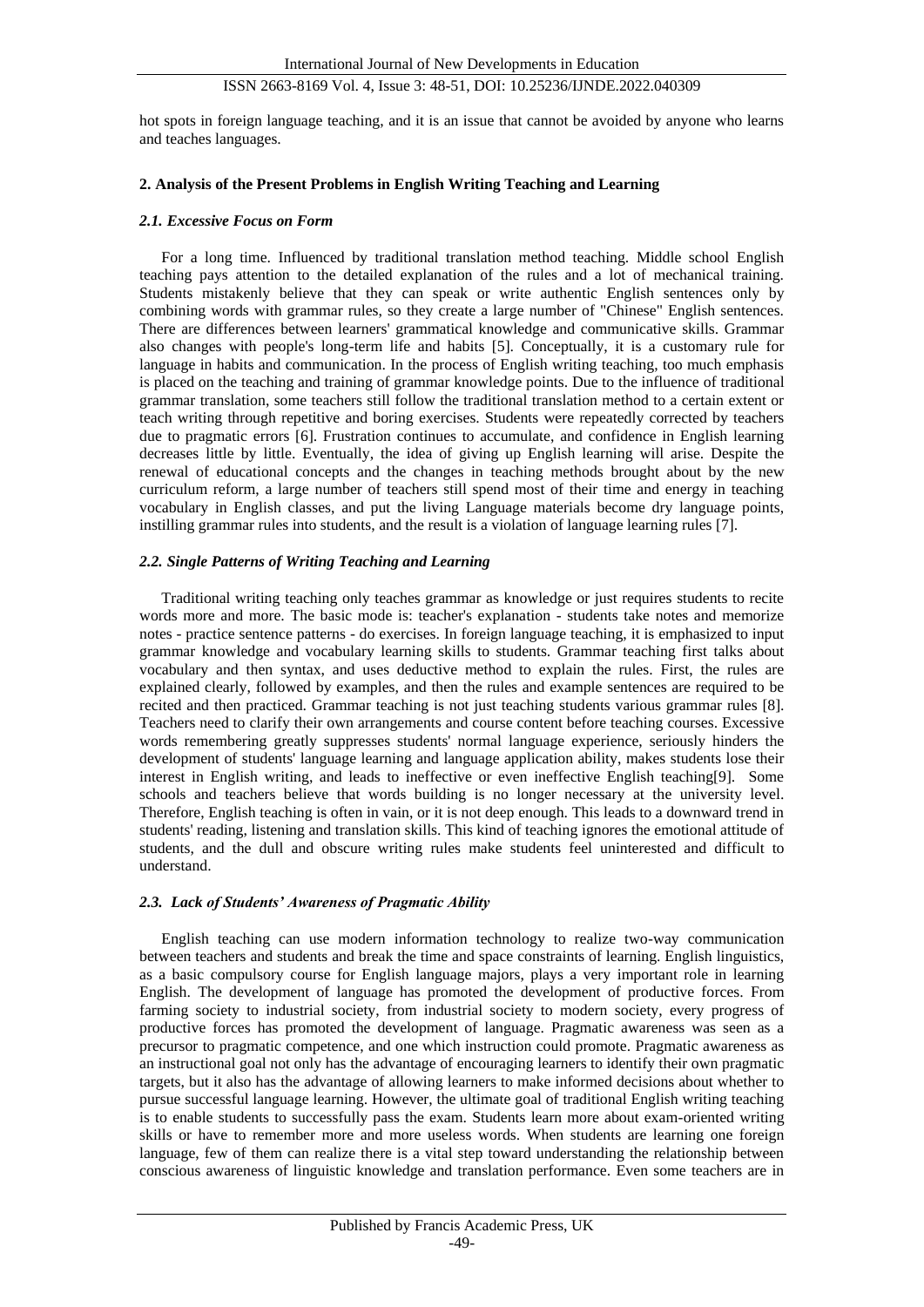# ISSN 2663-8169 Vol. 4, Issue 3: 48-51, DOI: 10.25236/IJNDE.2022.040309

some degree, are in the lack of the awareness of linguistic ambiguity in teaching and whether the effects were correlated with their students' language proficiency.

#### **3. Effective Measures to Cultivate Pragmatic Awareness**

#### *3.1. Integrating English Writing Teaching into Lexical Awareness Training*

This showed that the increase in the awareness of linguistic ambiguity made the learners overly suspicious and critical of the materials they read and write. In other words, they became so sensitive to linguistic ambiguity that they judged some control items to be ambiguous when the items were not. So, how to integrate English writing teaching into the cultivation of lexical awareness?

For one thing, in the context of lexical pragmatics, people learn some of the attitudes from their culture, so learners of English need to learn not only the basic meaning of words but also their cultural impact. An example of an attitude that varies from culture to culture is the outward expression of feelings. In some cultures, people express negative emotions such as grief in a very open and public way, while in other cultures people try hard not to show their feelings. In English, if we say that someone bottles up their feelings, we mean that we think that this is bad. But if we say that someone hides their feelings, we make no evaluative comment. Here is an example that makes the negative connotation obvious: "Research shows that some illnesses are more prevalent in those with a tendency to bottle up their emotions." Generally, in British culture, people do not express negative emotions such as grief or anger in public.

For another, writing belongs to the pragmatic level. Knowledge of pragmatics can only be converted into skills and reached the level of sword automation only on the basis of extensive use. There are many kinds of teaching materials on the market. After the local education department selects the teaching materials, it is unavoidable that the teaching materials are not satisfactory in the arrangement of the teaching content. Therefore, teachers need to be more reasonable in the curriculum arrangement and be able to research and discuss the teaching materials in advance.

To teachers, since grammar teaching is only an integral part of foreign language teaching, and classroom time is limited, grammar teaching should follow the principle of high efficiency. The writing of current textbooks is based on functions and topics, and when a topic requires certain grammatical items, these grammatical items appear in listening, dialogue, or lessons. Teachers should make full use of the language materials of textbooks when teaching English writing. The ultimate goal is not to simply let students memorize some words, but to organically combine the form of language with its meaning and communicative function in actual language use.

#### *3.2. Increasing Pragmatic Competence in English Writing*

The comparative analysis of students' academic progress in traditional and multiliteracy and pragmatic communication-focused training revealed that the didactic approach under study contributed to students' overall academic progress, including legal subjects and language disciplines. The experimental training was launched and conducted during the mentioned period with the focus on multiliteracy skills and pragmatic communication awareness.

As for English writing, the knowledge of grammatical rules of foreign languages in a situational communicative environment. Only when it can be used in a more realistic discourse environment is it enough to truly master it. Therefore, the situations that teachers create in the classroom related to the grammar they teach can activate students' pragmatic awareness, thereby promoting the transformation of grammatical knowledge to implicitness. Some grammatical items can only reflect their typical characteristics through context. When teaching, separate grammatical form from meaning and application. The grammar that students learn has always stayed at the level of language knowledge [10]. It cannot be internalized into a skill. Therefore, the grammar rules taught by teachers cannot be used in real language communication. Create a situation, put forward example sentences in the situation, let students contact, experience, observe and understand the example sentences in the situation, practice meaning and communicativeness in the situation, induce cognition and internalize grammar rules, which will contribute greatly to the pragmatic competence.